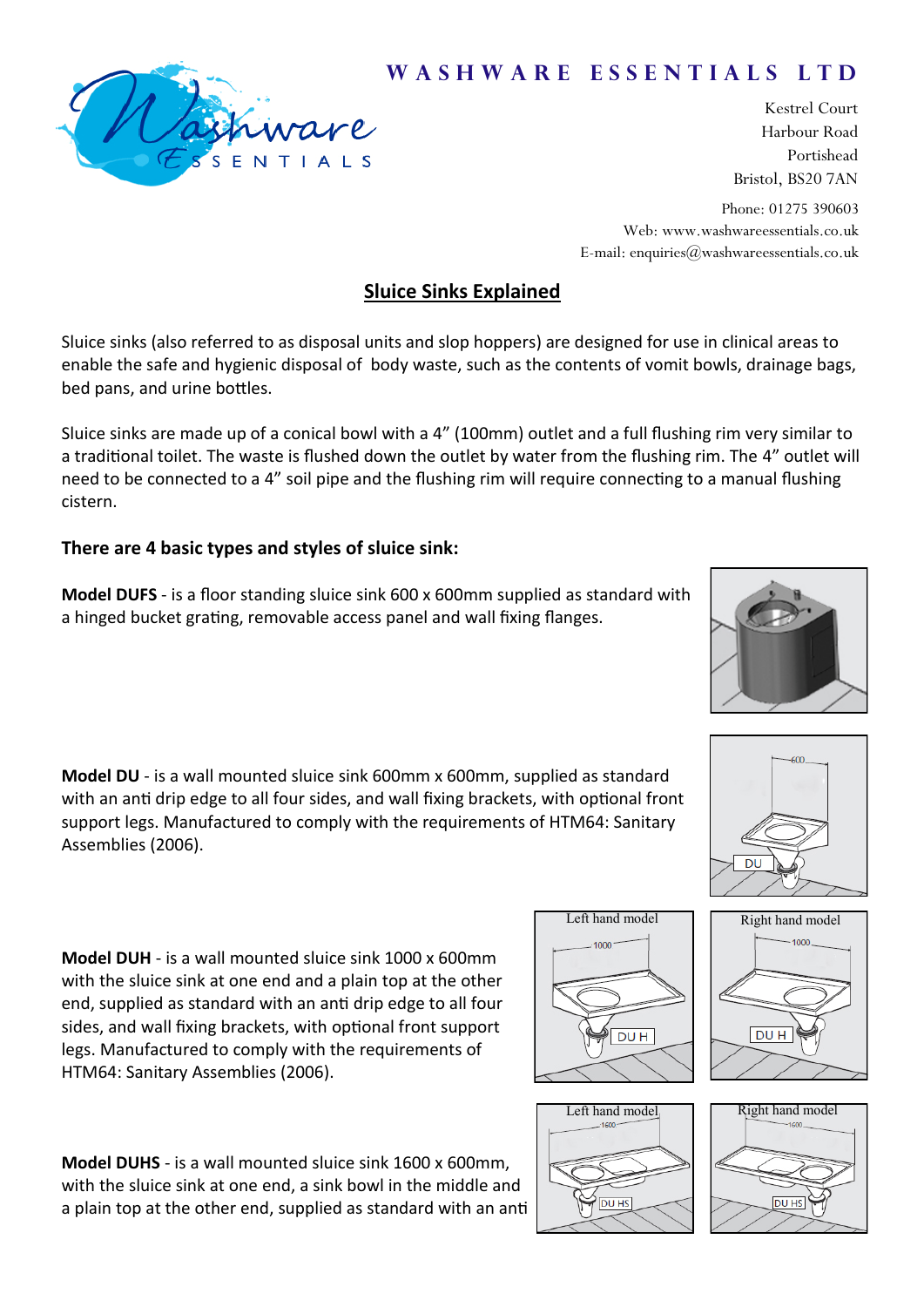### **Flushing The Sluice Sink**

The sluice sink is emptied by flushing. The sluice sink incorporates a flushing rim at the top similar to a normal toilet and requires a manual cistern to flush and empty the contents of the sluice bowl.

### **Flush Pipe Connections**

There are two choices of connections available on the sluice sink:

**Top entry flush pipe connection** for use with an **exposed** cistern mounted on the face wall directly above the sluice sink.

**Back entry flush pipe connection** for use with a **concealed** cistern mounted in a duct directly behind the sluice sink.

### **Choice Of Cisterns**

There are 3 types of flushing cisterns:

Stainless steel **exposed** surface mounted cistern, complete with stainless steel flush pipe, chrome plated front operating lever, syphon, ball valve and float, and side entry inlet connection.

Cistern size is 480mm wide x 330mm high x 160mm deep.

White plastic **exposed** surface mounted cistern, complete with stainless steel flush pipe, chrome plated front operating lever, syphon, ball valve and float, and side entry inlet connection.

Cistern size is 505mm wide x 327mm high x 150mm deep.

Black plastic **concealed** cistern, complete with plastic flush pipe, chrome plated through wall front operating lever, syphon, ball valve and float, and side entry inlet connection.

Cistern size is 505mm wide x 312mm high x 146mm deep.